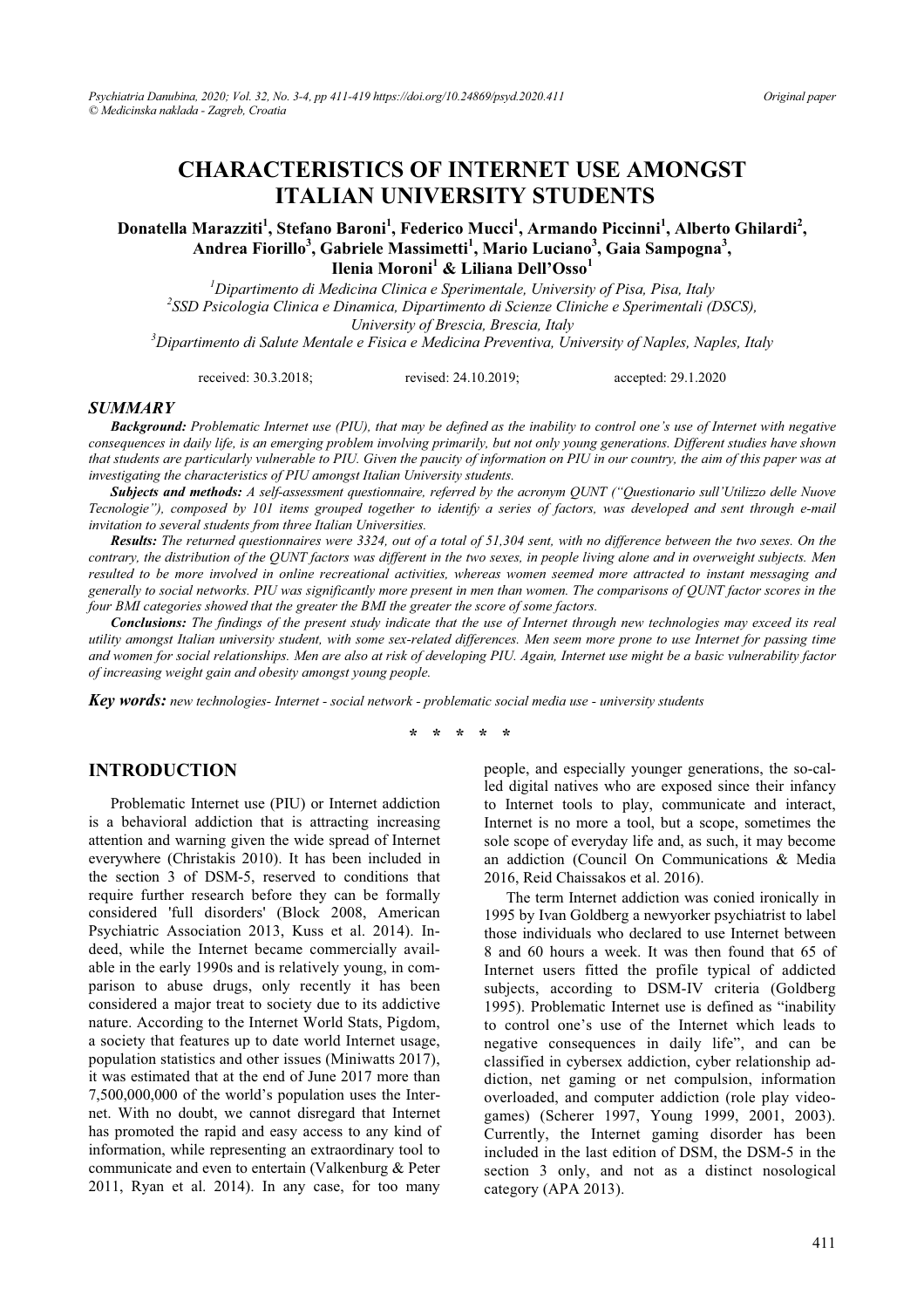Nowadays, no precise and validated criteria are still available to diagnose PIU that is reported to have a current prevalence ranging between 3% and 26% amongst university students from different countries (Morahan-Martin & Schumacher 2003, Niemz et al. 2005, Ni et al. 2009, Frangos et al. 2010, Christakis et al. 2011, Canan et al. 2012, Durkee et al. 2012, Li et al. 2015). From the nosological point of view, much disagreement exists as to whether PIU is a behavioral addiction, an impulse control disorder, a subtype of obsessive-compulsive disorder (Shapira et al. 2000, Beard & Wolf 2001, Davis 2001, Block 2008, Zhang et al. 2008, Tao Huang et al. 2010, Van Rooj et al. 2010, Starcevic 2013, Van Rooj & Prause 2014, Starcevic & Billieux 2017), or a maladaptive coping response to stress (Chakraborty et al. 2010, Caselli et al. 2012, Carli et al. 2013, Li et al. 2015). A recent study showed the results of standardized measures and focus group discussions indicating substantial overlap between students' experiences of PIU and signs and symptoms listed in DSM-5 criteria for different disorders, specifically substance use disorder, gambling disorder, and Internet gaming disorder (Li et al. 2016).

Symptoms of PIU encompass those typical of addiction such as craving, dependence, tolerance and abstinence, as well as worries with Internet activities, inability to reduce its use that serves also to reduce stress/anxiety and to increase mood, or to replace other activities and relationships (Lortie & Guitton 2013, Marazziti et al. 2015). The Internet use may continue in spite of the awareness of the detrimental consequences, and is not recognized to be a problem (Young 1998, Spada 2014, Li et al. 2015). Again, it may be complicated by sleep, seclusion, delay of work, disregard for normal drives, impaired quality of family and social life, problems with partner/friends/relationships, loneliness, loss of real friends/peers/partners (Morahan-Martin & Schumacher 2003, Dong et al. 2011). Converging data would indicate also that PIU may led to a wide range of negative consequences such as depression (Ko et al. 2010, Park et al. 2013), social phobia or isolation, until the extreme social withdrawal defined by us "technological autism" (Wei et al. 2012, Li et al. 2015), sleeplessness and stress-related disorders (Lam 2014, Li et al. 2015). The sum of sleeplessness and stress system activation following PIU coupled with sedentary life habits has been also related to obesity (Vandelanotte et al. 2009, Lam 2014, Hoare et al. 2016), and to increased attention and cognitive disturbances with poorer school performances amongst students of different nations (Derbyshire et al. 2013, Sernomanci et al. 2014). Further, some studies found an association with substance abuse, self-injurious behavior, increased impulsivity and even suicide attempts (Lam et al. 2009, Yen et al. 2009, Lee et al. 2012, Sun et al. 2012, Li et al. 2015, Baroni et al. 2019).

Given the limited information available in our country, the primary aim of this paper was at investigating the characteristics of Internet use, through latest technologies (PCs, smartphones and tablets), amongst Italian University students by means of a specific questionnaire developed by us. The secondary aims were at exploring the presence and prevalence of PIU, and the possible relationships between characterists of Internet use, PIU and different categories of the body mass index (BMI).

## **SUBJECTS AND METHODS**

A specific interactive platform and website (http://dronet.araneus.it/questionario) on new technologies were created on an external server. The platform allowed access to the self-assessment questionnaire only via the Internet.

On the same time, a self-assessment questionnaire, referred by the acronym QUNT ("Questionario sull'Utilizzo delle Nuove Tecnologie") was developed. The QUNT consists of two sections, one for demographic data and another including 101 items. Forty-five, out of the total 101 items consisted of five possible answers, according to a Likert five-point scale with 1 indicating 'completely false' and 5 indicating 'completely true'; three items were multiple-choice questions; ten were focused on the use of "instant messaging" (with five possible answers, according to a Likert five-point scale with 1 indicating 'completely false' and 5 indicating 'completely true'), and 42 items on the use of "social networks" (instant messaging: whatsapp, telegram, skype, and social networks: facebook, twitter and instagram) (with five possible answers, according to a Likert five-point scale with 1 indicating 'completely false' and 5 indicating 'completely true'). The item #101 was actually a question on the liking/utility or not the questionnaire.

The items considered of greater relevance were put together in order to identify factors built according to "a priori" criteria extrapolated from the data available in scientific literature (Berad & Wolf 2001, Caplan 2002, Caselli et al. 2012, Lortie & Guitton 2013). These factors were "time spent online" (item 2, 3, 4, 5, 6, 7, 25, 33), "social withdrawal" (item 8, 10, 18, 22, 30, 35), "abstraction from reality" (item 11, 13, 24), "loss of control" (item 19, 20, 32, 36), "addiction to pornography" (item 26, 27), "ludopathy" (item 40 a-1, 41, 42, 43), "addiction to social networks". (49, 50, 51, 52, 53, 54, 55, 56, 57). The "addiction to social networks" factor was further divided into the following sub-factors: "addiction to facebook" (item 60 a.d, 61-75), "addiction to twitter" (item 76-86), "addiction to instagram" (item 86-97).

The factor scores were calculated as sum of the scores obtained in each item divided the maximum score in percentage.

We chose the answer 4 (between four and six hours a day) or  $5$  ( $>$  six hours a day) of item 2 "time spent online", as the cut-off point to identify the possible presence of PIU, according to current literature, although controversies do exist (American Psychiatric Association 2013).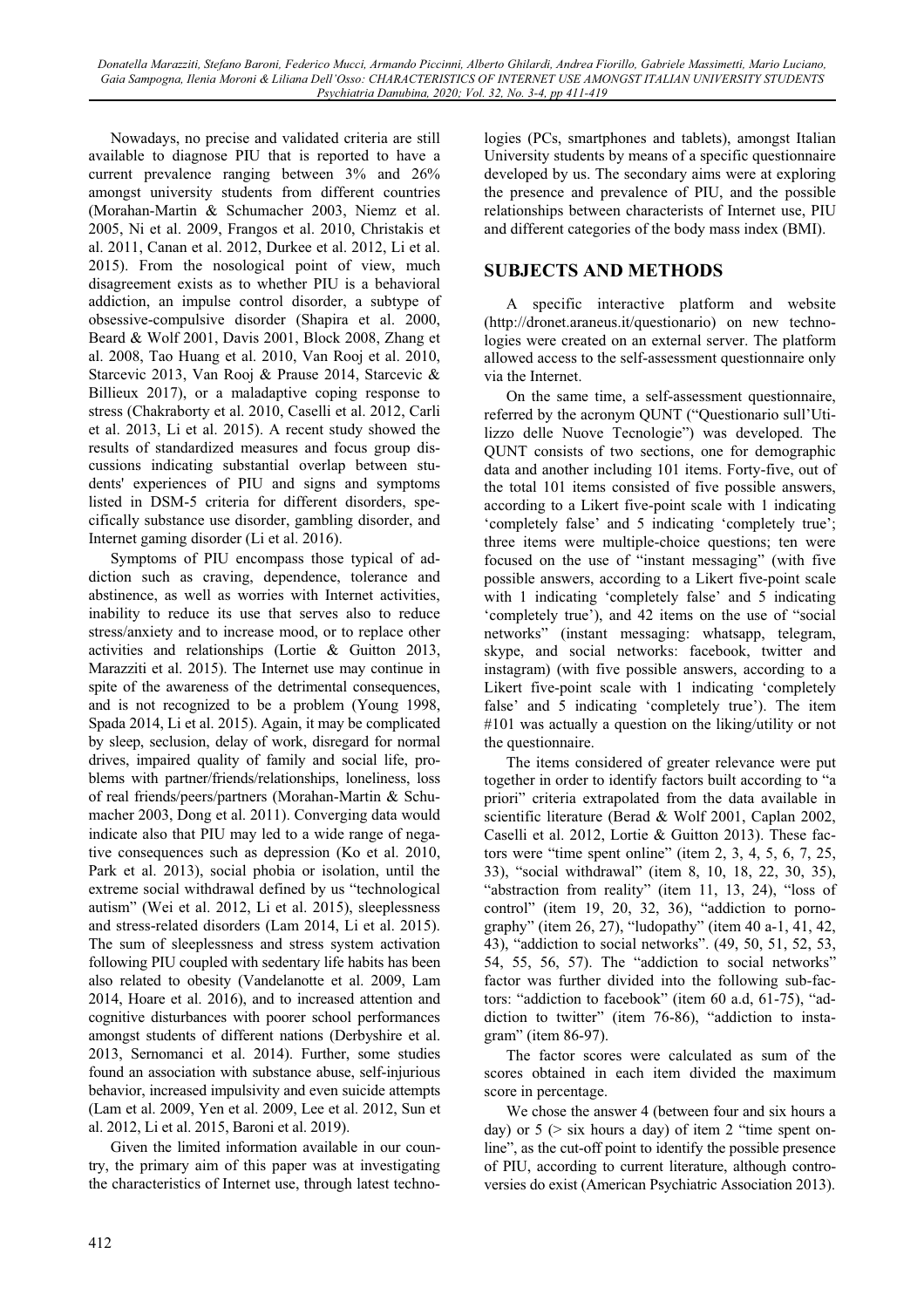In collaboration with the Deans of the Universities of Pisa, Brescia and Naples and the Directors, respectively, of the Psychiatric, the Psychology and the Psychiatry Departments of the local Medical schools, an e-mail invitation was sent to all students of all faculties to ask them to complete the questionnaire in the period November 2015 - January 2016. A second mail was sent as a reminder after two months. The access to the questionnaire was possible through email invitation only. In no way, it was possible to identify the participants whose anonymity was warranted.

We obtained the approval from the Ethics Committee of Pisa, the organizing centre, that is considered sufficient also for the other centres. In addition, at the very beginning, the study had already been approved by the Presidenza del Consiglio dei Ministri" of the Italian Government.

#### **Statistical analyses**

The following analyses were used for the primary aims. The independent t-test was applied to compare the mean scores of the factors on the basis of these variables: sex (M/F); single (yes/no); living together (yes/no).

As for the secondary aims, the chi-square analysis was used to compare categorical variables, the prevalence of PIU and its difference between the two sex. The One-Way ANOVA followed by Bonferroni's test for post-hoc was used to assess the comparisons of QUNT factor scores in the four BMI categories.

All statistics were carried out by the Statistical Package for Social Sciences (SPSS), version 22 (IBM Corp. 2013).

### **RESULTS**

The returned questionnaires were 3324 (6.47%), of which 1754 (51 %) from women and 1570 (49%) from men, out of the total of 51,304 sent to students. They were distributed as follows: 2022 belonging to the

University of Pisa, 798 to that of Brescia, and 326 to that of Naples. The mean age of participants was: 23.4±5 years, with no difference between the two sexes  $(23.4\pm4$  and  $23.3\pm5$  years, in men and women, respecttively), or amongst the three centers. The students were evenly distributed amongst the different faculties. In Pisa only, there was a slight, albeit not significant preponderance of students of computer science. Almost all students declared that the smartphone was the most used device to access to Internet.

One thousand nine hundred ten subjects were involved in a love relationship and the remaining 1414 ones were single. Four hundred ten subjects of the first group lived with the partner.

Some significant differences were observed in the QUNT factors according to sex. Generally, men spent more time on line than women, although the difference was not significant (mean score  $\pm$  SD: 2.72 $\pm$ 0.70 vs. 2.69±0.69 hours in men and women, respectively; p=0.338). However, those subjects (1239, 37.3 %) who were probably affected by PIU, according to the set point defined by us (answer 4 or 5 of item #2), were predominantly men than women (632, 38.8% vs 497, 33.3%; p<0.001) (Figure 1).

The distribution of the QUNT factors was different in the two sexes. Men showed significantly higher scores (mean  $\pm$  SD) than women at the following factors: "social withdrawal" (1.43±0.48 vs. 1.33±0.39, p<0.001); "abstraction from reality"  $(1.76\pm0.69 \text{ vs. } 1.69\pm0.62, \text{ p=0.005})$ ; "loss of control"  $(1.52\pm0.57 \text{ vs. } 1.46\pm0.53, \text{ p} = 0.002)$ ; "pornography addiction" (2.02±0.74 vs. 1.24±0.46, p=0.0001); "ludopathy" (2.04±1.07 vs. 1.55±0.76, p=0.002), and "addiction to twitter"  $(1.34\pm0.52 \text{ vs. } 1.26\pm0.45, \text{ p=0.012}).$ Women showed higher scores (mean  $\pm$  SD) than men at the following factors: "addiction to instant messaging"  $(2.88\pm0.83 \text{ vs } 2.66\pm0.82, \text{ p} < 0.001);$  "addiction to social networks" (SD 2.11±0.59 vs 2.00±0.61, p<0.001); "addiction to facebook"  $(2.11 \pm 0.59$  vs.  $2.00 \pm 0.61$  $p<0.001$ ), and "addiction to instagram" (2.18 $\pm$ 0.73 vs. 1.96±0.69 respectively, p<0.001) (Figure 2).



**Figure 1.** Distribution of the QUNT factors in men and women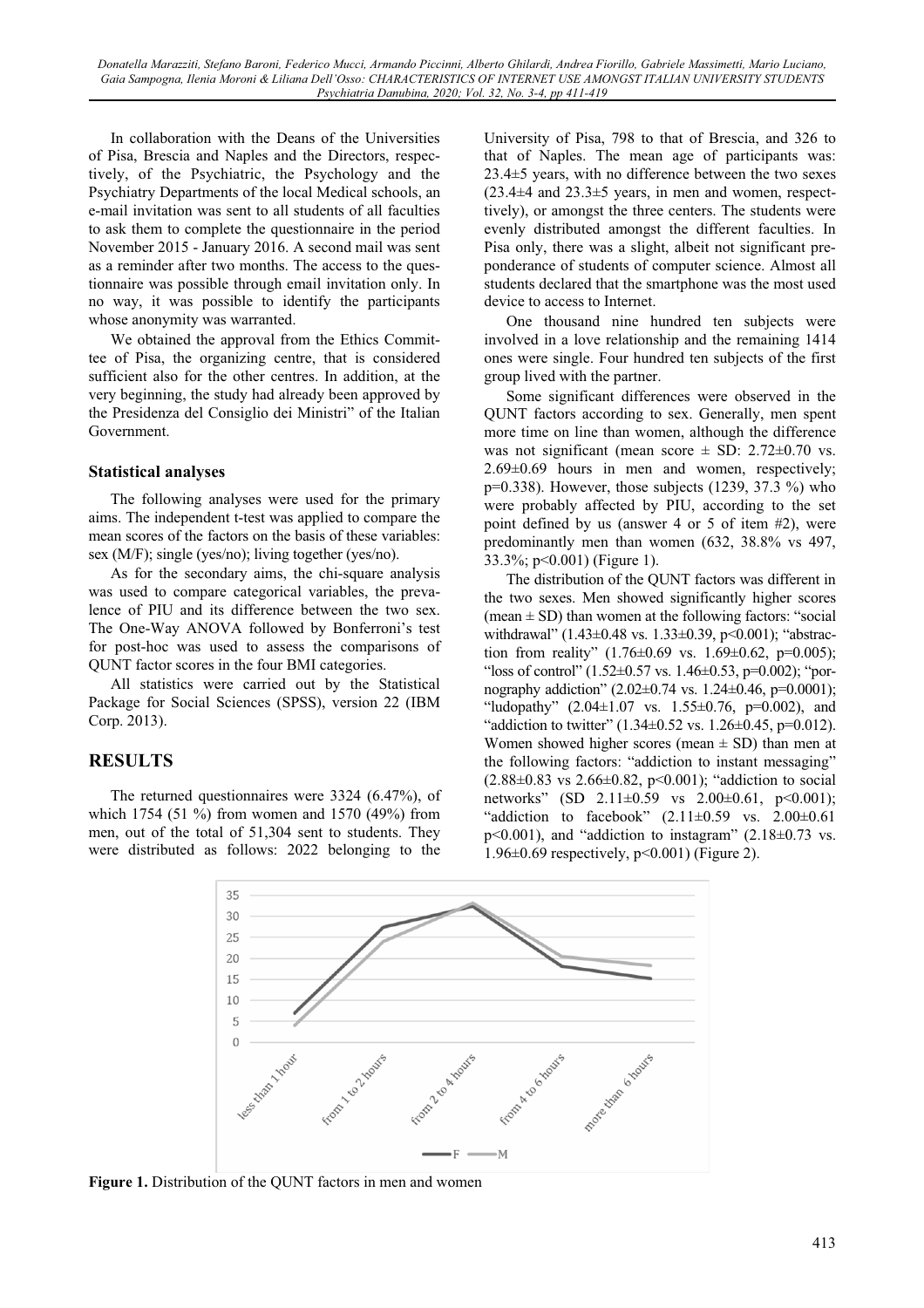

Figure 2. Distribution of the "time spent online" factor in men and women

| Factors                                 | UW                | NW                                  | OW                | <b>OB</b>         | F             | $\boldsymbol{p}$ | Post-hoc comparison:<br>significant differences<br>(p<0.05) |
|-----------------------------------------|-------------------|-------------------------------------|-------------------|-------------------|---------------|------------------|-------------------------------------------------------------|
| Time spent online                       | 52.24±13.58       | 53.96±13.17                         | 55.51±12.77       | 55.73±14.54       | 3.88          | 0.009            | OW>UW                                                       |
| Social withdrawal                       | $25.69\pm 6.65$   | $27.44 + 8.61$                      | $28.53 \pm 9.74$  | $30.41 \pm 10.04$ | 9.90          | < 0.001          | OW>UW: OB>UW:<br>OB > NW                                    |
| Abstraction from reality                | 32.48±11.52       | $34.46\pm13.13$                     | 35.31±13.98       | 36.01±13.54       | 2.68          | 0.045            | none                                                        |
| Loss of control                         | $28.40\pm8.81$    | 29.89±11.12                         | $30.34 \pm 11.39$ | $31.11 \pm 11.81$ | 1.91          | 1.91             | none                                                        |
| Addiction to<br>pornography             | 27.12±11.76       | 31.79±14.27                         | 34.97±14.88       | 36.38±16.79       | 18.66         | < 0.001          | NW>UW; OW>UW; OB><br>UW; NW>UW; OW>NW;<br>OB>NW; OB>NW      |
| Ludopathy                               | 33.06±17.97       | $36.03 \pm 18.85$                   | 39.68±22.41       | 41.06±23.39       | 4.26          | 0.005            | OW>NW                                                       |
| Addiction<br>to<br>instant<br>messaging | 55.05±16.33       | $56.02 \pm 16.47$                   | $54.24 \pm 17.36$ | 55.40±19.09       | 1.62          | 0.181            | none                                                        |
| Addiction to facebook                   | $41.50 \pm 11.61$ | $41.13 \pm 12.15$                   | 41.30±12.17       | 43.64±13.90       | 1.71          | 0.162            | none                                                        |
| Addiction to twitter                    | $24.17 \pm 5.36$  | $26.00 \pm 9.73$                    | $25.98 \pm 10.11$ | $30.80 \pm 12.24$ | 4.97          | 0.002            | OB>UW; OB>NW;<br>OB > OV                                    |
| Addiction to instagram                  | 45.42±15.28       | 41.85±14.70                         | 41.24±14.03       | 42.09±13.45       | 1.51          | 0.210            | none                                                        |
| BMI: body mass index;                   |                   | UW: underweight; normal weight: NW; |                   | OW: overweight;   | OB1: obesity: |                  | OB2: second degree of obesity;                              |

| Table 1. Comparisons of QUNT factor scores in the four BMI categories |  |  |  |
|-----------------------------------------------------------------------|--|--|--|
|-----------------------------------------------------------------------|--|--|--|

BMI: body mass index; UW: underweight; normal weight: NW; OW: overweight; OB1: obesity; OB2: second degree of obesity; OB3: third degree of obesity

The analysis of the difference in QUNT factors according to being single or involved in a love relationship led to the following results. Single subjects showed significantly higher scores at the following factors: "time spent online" (2.75±0.67 vs 2.67±0.64, p<0.001); "social withdrawal" (1.40±0.45 vs 1.36±0.42 p=0.007); "abstraction from reality"  $(1.80 \pm 0.70 \text{ vs } 1.66 \pm 0.62, \text{ p} < 0.001);$ "loss of control"  $(1.52 \pm 0.76 \text{ vs } 1.46 \pm 0.67, \text{ p} < 0.001);$ "addiction to pornography"  $(1.73\pm0.59 \text{ vs } 1.52\pm0.51,$  $p<0.001$ ); "addiction to facebook"  $(2.11\pm0.64$  vs  $2.02\pm0.58$ ,  $p<0.001$ ); and "addiction to twitter"  $(1.37\pm0.57 \text{ vs } 1.24\pm0.40, \text{ p} < 0.001).$ 

There were some differences even on "addiction to instant-messaging" "addiction to instagram" factors**,** but they did not reach the statistical significance.

The analysis of the differences between partners living or not living together (Total: 1910; 410 vs 1500) showed some significant differences. The following factors showed higher scores in subjects who did not live with the partner vs those who lived with the partner:" time spent online"  $(2.69\pm0.64 \text{ vs } 2.58\pm0.66)$ .  $p=0.004$ ); "addiction to pornography" $(1.53\pm0.67$  vs 1.45 $\pm$ 0.67, p=0.047); "ludopathy" (1.81 $\pm$ 0.95 vs 1.74 $\pm$ 0.97, p=0.007); and "addiction to facebook"  $(2.03\pm0.59 \text{ vs } 1.96\pm0.54, \text{ p=0.033}).$ 

The total sample was then subdivided according to the common BMI  $(kg/m^2)$  categories. One hundred eightyone subjects had a BMI less than 18.50 (underweight, UW); 2481 between 18.51 and 24.9 (normal weight, NW); 517 between 25 and 30 (overweight, OW); 106 between 30.1 and 34.9 (first degree of obesity, OB1); 29 between 35 and 39.9 (second degree of obesity, OB2); and 9 greater than 40 (third degree of obesity, OB3). The categories OB1, OB2 and OB3 were merged in the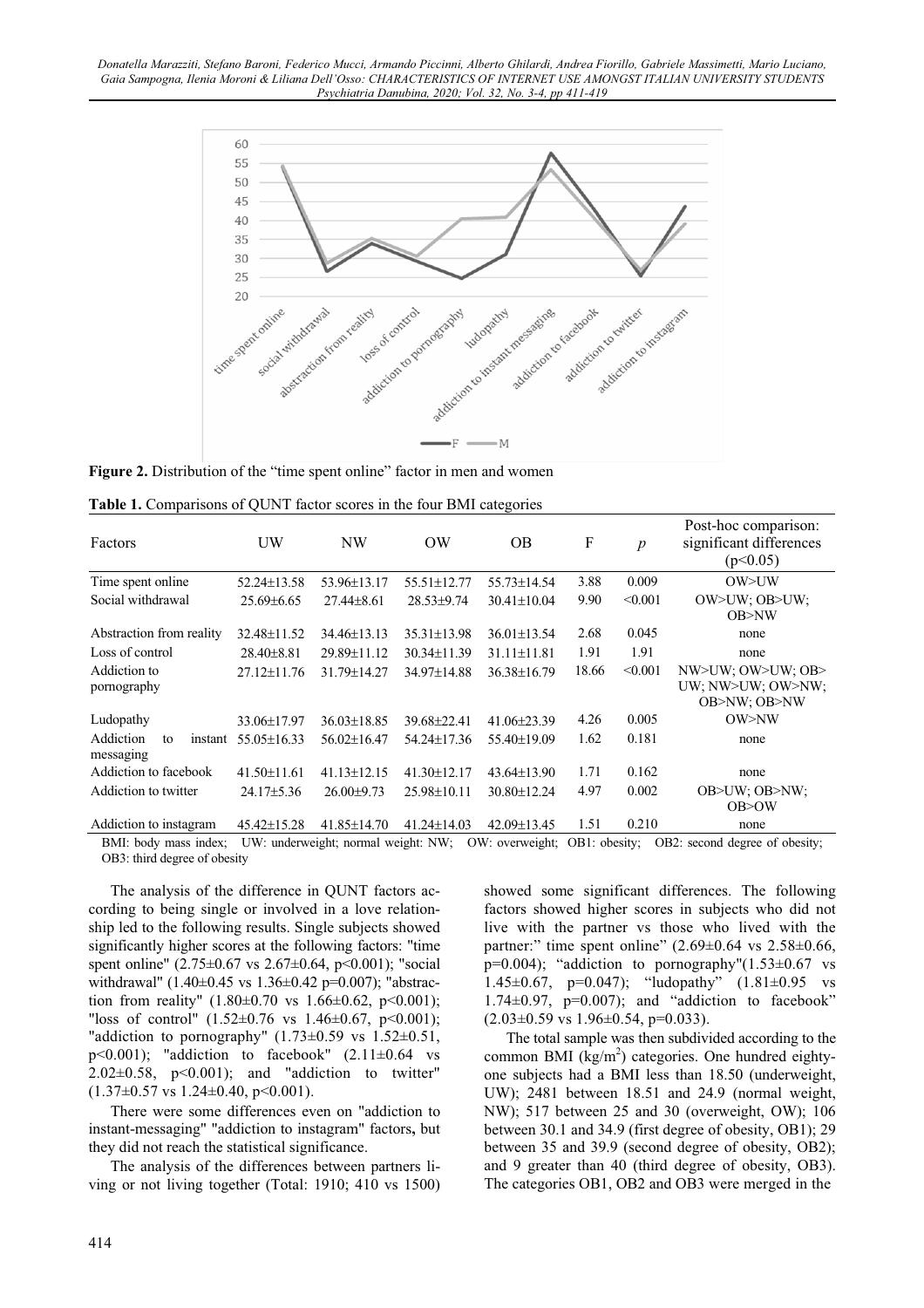

**Figure 3.** Trend of the percentage scores of the seven QUNT factors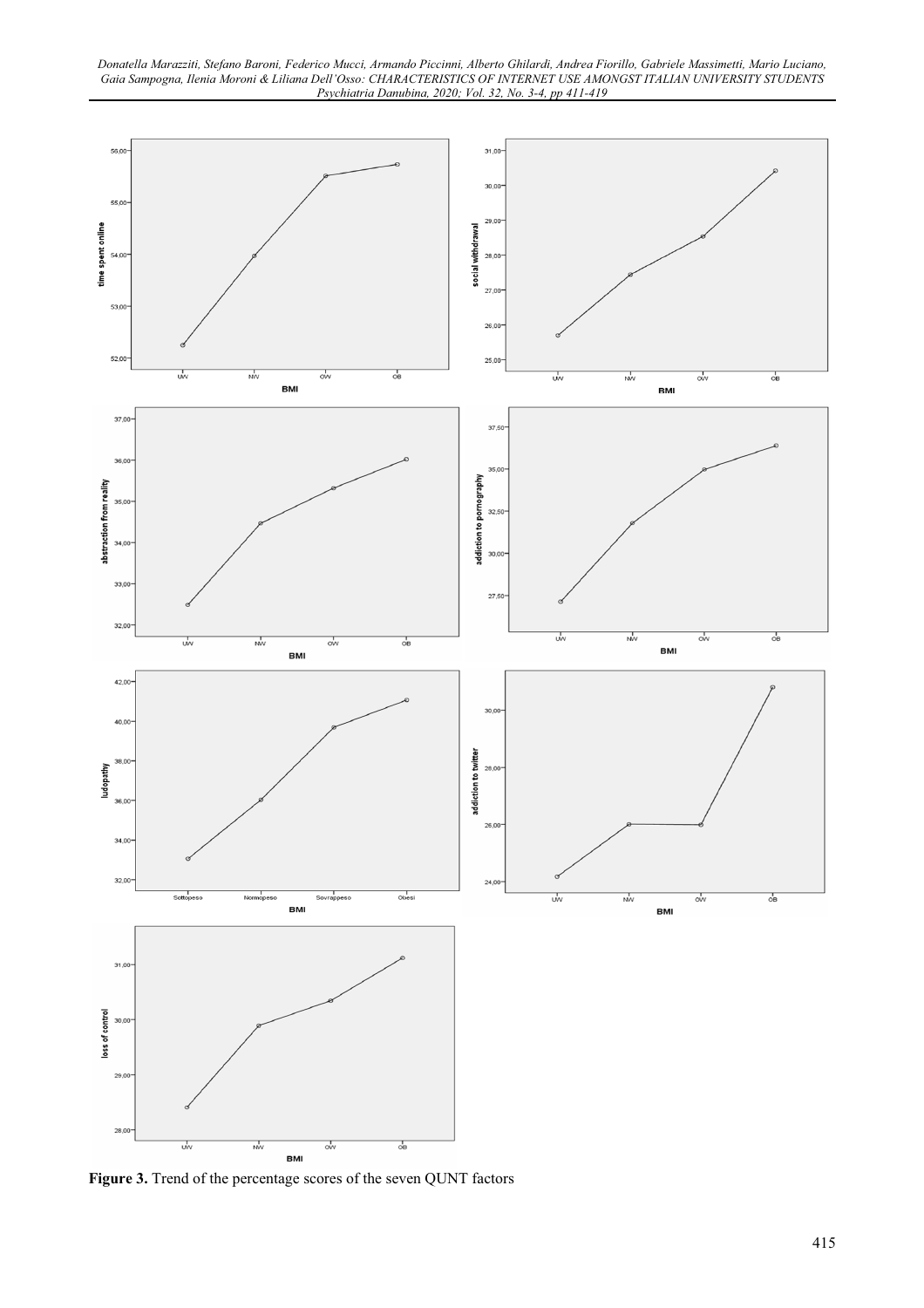category "Obese" (OB). The comparisons of QUNT factor scores in the four BMI categories are reported in table 1 that shows that the greater the BMI the greater the score, although significant differences did not exist for all categories and factors. Moreover, the panels of figure 3 depict the trend of the percentage scores of the seven factors, hence indicating that the higher the score of the factors "time spent online", "social withdrawal", "abstraction from reality", "loss of control", "addiction to pornography", "ludopathy", "addiction to twitter", the higher the BMI. Even the factor "addiction to facebook" showed a trend towards higher score in the OB vs NW individuals (Figure 3).

### **DISCUSSION**

The present study is the result of a collaborative survey exploring the prevalence and the characteristics of Internet use by new technologies (PCs, smartphones and tablets), as well as of PIU, amongst University students. Indeed, this population is particularly vulnerable to abuse them, given their increasing use in university settings that now has reached 100% of the students (Miniwatts Marketing Group 2017).

Two university centers were selected on the basis of their geographical locations (Northern and Southern Italy, Brescia and Naples, respectively) by the coordinating center, Pisa that is located in central Italy, in order to obtain data from different Italian areas. Several students of all faculties received the invitation by their secretariats to fill a questionnaire, the so-called QUNT ("Questionario sull'Utilizzo delle Nuove Tecnologie"), developed by us for this specific purpose. The QUNT item "time spent online" was considered crucial to identify PIU when it was > four hours a day (answer 4 or 5).

About 7% of the students (3324 out of the total of 51,304 who received the QUNT surveys) returned them correctly filled: this response rate was quite low and might have have affected the representativeness of the results. There was a preponderance (2022) of students belonging to Pisa University, a number significant higher than that (798) of Brescia and (326) of Naples: this can be ascribed to the specific advertisings carried out by the general secretariat of Pisa University and by the local newspapers emphasizing the survey. In the three centres, both sexes were equally represented. Similarly, there was an even distribution of responses amongst the different faculties.

Not surprisingly, almost all participants reported that the access to Internet is achieved mostly by smartphones.

When the distribution of QUNT factors was analyzed according to sex, some significant differences emerged. Indeed, men showed higher scores than women at different factors, such as "social withdrawal", "abstraction from reality", "loss of control", "pornography addiction", "ludopathy" and "addiction to twitter". Women had higher scores than men on "addiction from instant messaging", "addiction from social networks",

"addiction to facebook", and "addiction to instagram". Therefore, it seems that women use new technologies more for creating and maintaining social relationships, while men for entertainment and passing time (Ryan et al. 2014). Interestingly, in a group of drug addicts such differences were not present, as if abused drugs provoked a sort of "flattening" effects decreasing some sex-related characteristics (Baroni et al. 2019).

The results showed also that 37% of students gave the answer 4 or 5 (between 4 and 6 hours a day and  $>$ six hours a day, respectively) at the item #2 ("time spent online"), suggestive of PIU. This percentage is higher than those reported in the available literature amongst university students that is very heterogeneous, while ranging between 1% to 26.3% (Niemz et al. 2005, Ni et al. 2009, Canan et al. 2012, Durkee et al. 2012, Li et al. 2015). However, it should be underlined, that the selection criteria of the students in the published studies were quite different, as they were the questionnaires (Moreno et al. 2011, Jelenchick et al. 2012). Another major bias is that generally the subjects were recruited within the same university, while in our study we included students belonging to three different centers (Fortson et al. 2007). Again, it is also true that PIU is an increasing problem that should be considered an epidemic and our study reflects more updated and realistic scenarios. Not surprisingly, we observed a preponderance of PIU amongst male students, in agreement with other data gathered in different countries (Anderson et al. 2005, Ni et al. 2009, Frangos et al. 2010, Li et al. 2015).

Some significant differences were also present in being single vs being involved in a love relationship, with no sex difference. Not surprisingly, single subjects spent more time online, and showed higher scores at factors suggestive of Internet usage for passing time or for recreation, such as "social withdrawal", "abstraction from reality", "loss of control" "addiction to pornography", "addiction to facebook", and "addiction to twitter" factors.

A large percentage of single male subjects (72%) answered 4 or 5 at the item #4: this would hence support a vulnerability of this sex to PIU when it is coupled with being single. These findings would indicate that a highly emotional loving relationship might in some way prevent subjects, especially if male, from becoming excessive or problematic Internet users. The "protective" impact of a love relationship is again supported by our finding reporting that those subjects living with their partners show lower scores at "time spent online", addiction to pornography", "gambling addiction", and "addiction to facebook" factors (Tucker 2015).

The comparisons of the QUNT factor score percentages in the BMI categories led to intriguing results. Indeed, obesity (assessed by the standard BMI values and including in one category only all subjects from the first to third degree of obesity) led to higher scores of "time spent online", "social withdrawal", "abstraction from reality" and "loss of control" factors: that is to say,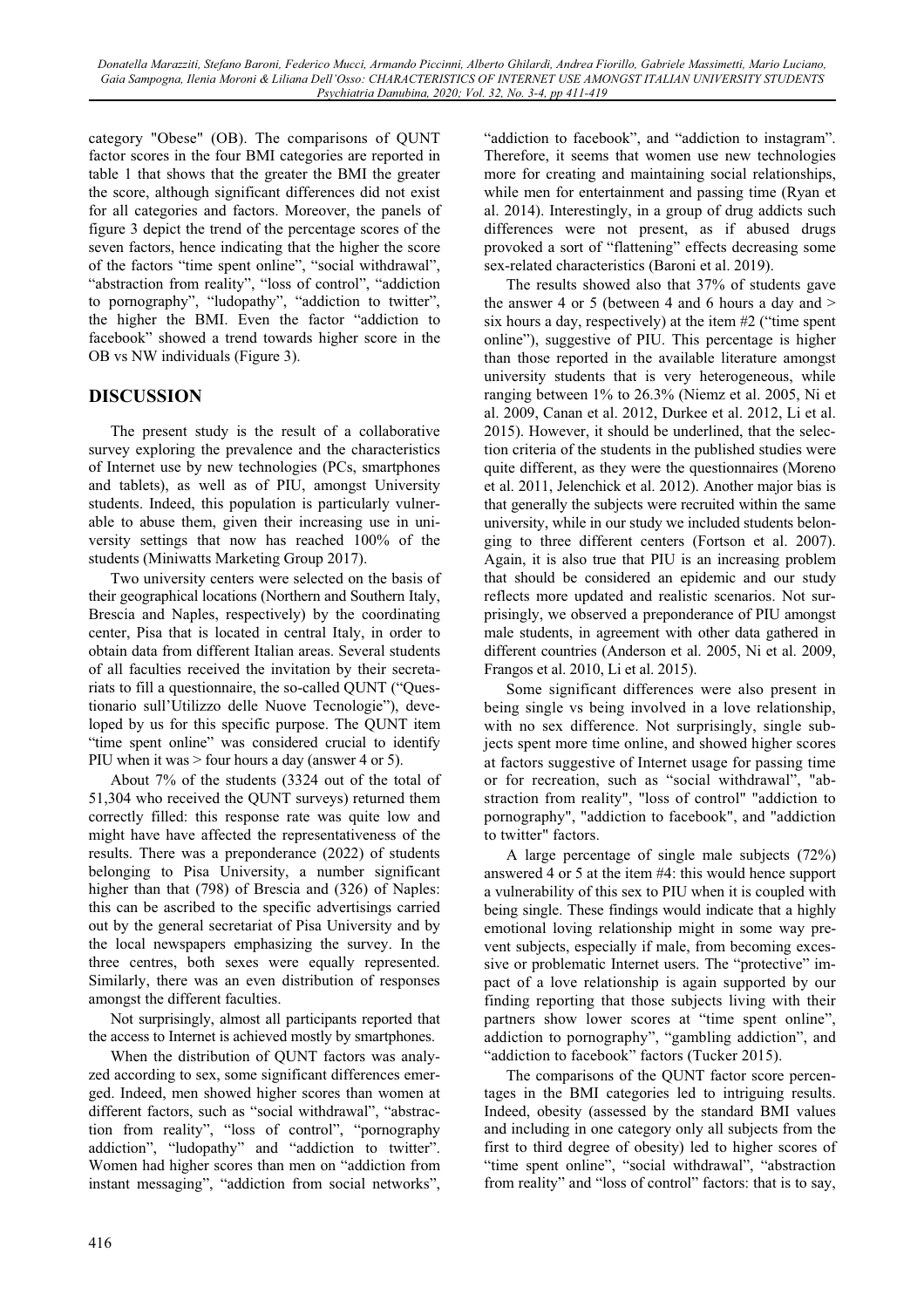*Donatella Marazziti, Stefano Baroni, Federico Mucci, Armando Piccinni, Alberto Ghilardi, Andrea Fiorillo, Gabriele Massimetti, Mario Luciano, Gaia Sampogna, Ilenia Moroni & Liliana Dell'Osso: CHARACTERISTICS OF INTERNET USE AMONGST ITALIAN UNIVERSITY STUDENTS Psychiatria Danubina, 2020; Vol. 32, No. 3-4, pp 411-419* 

the more obese the subjects, the higher the scores. Previous studies already highlighted that video gaming and excessive Internet usage is associated with poor physical activity (Marshall et al. 2004) and bad dieting habits (Park et al. 2010). Therefore, it is evident that Internet use may promote sedentary behaviors (Hoare et al. 2016) that may give raise to that vicious circle at the basis of several metabolic and mental disorders that may be also intertwined (Catena Dell'Osso et al. 2013, Sridar & Sanjiana 2016). Reduced sleeping time and disrupted circadian rhythms are other factors that may increase the probability of the same disorders (Lam 2014, Li et al. 2015), as well as of decline of school performances (Derbyshire et al. 2013, Sernomanci et al. 2014).

Our study has some limitations that should be acknowledged. First, the QUNT questionnaire was not validated, although this is quite common in studies in this field (Niemz et al. 2005, Ni et al. 2009, Canan et al. 2012, Durkee et al. 2012, Li et al. 2015). Second, the response rate was low and might have influenced the ensuing data and their generalizability. Third, the prevalence of PIU was inferred from one item only, but it was a corollary of the main objective of the study exploring primarily the characteristics of Internet use. Fourth, no information was gathered on emotional distress, or associated mental disorders, substance abuse and disturbed behaviours that are currently under investigation.

### **CONCLUSIONS**

The findings of our study show that very often the usage of Internet through new technologies, especially smartphones, amongst a large sample of students from three major Italian universities may exceeds their real use, as the majority of the subjects resulted to spend online an excessive period of time and about one third (37.3%) a "pathological" time. There were some gender differences, as male subjects were more involved in online recreational activities, as shown by a series of factors identified by the QUNT, while female subjects were more addicted to instant messaging and generally to social networks. For this reason, male subjects, especially if single or not living together with their partners showed more propensity to social withdrawal, to gaming online, to reduce real contacts with peers and, in ultimate analysis to PIU.

The relationship between time spent online (and related sedentary life style) and BMI would suggest that the Internet use might be one of the factors the basis of increasing weight gain and obesity amongst adolescents and young adults worldwide (Vandelanotte et al. 2009, Hoare et al. 2016). Therefore, preventive strategies of Internet misuse should be rapidly implemented to avoid the possibility not only of physical changes that may lead to severe metabolic and cardiovascular disorders, or psychological/psychiatric disorders, but also, as pavented by some researchers, to an irreversible "mind change" of next generations that can be detrimental for the future of our species (Greenfield 2015).

#### *Acknowledgements:*

This study was supported by "Presidenza del Consiglio dei Ministri" of the Italian Government (grant IAD-U).

*Conflict of interest:* None to declare.

#### *Contribution of individual authors:*

Donatella Marazziti: study design, data collection, first draft, approval of the final version.

Stefano Baroni: study design, data collection, first draft. Federico Mucci: data collection, first draft.

Armando Piccinni, Alberto Ghilardi, Andrea Fiorillo, Mario Luciano, Gaia Sampogna & Ilenia Moroni: data collection.

Gabriele Massimetti: statistical analysis.

Liliana Dell'Osso: study design, data collection.

#### **References**

- *1. American Psychiatric Association: Diagnostic and Statistical Manual of Mental Disorders (DSM-5, 5th edition). Arlington, VA: American Psychiatric Publishing, 2013*
- *2. Anderson KJ: Internet use among college students: An exploratory study. J Am Coll Health 2001; 50:21-26. doi:10.1080/07448480109595707*
- *3. Baroni S, Marazziti D, Mucci F, Diadema E & Dell'Osso L: Problematic Internet use in drug addicts under treatment in public rehab centers. World J Psychiatry 2019; 9:55-64. doi:10.5498/wjp.v9.i3.55*
- *4. Beard KW & Wolf EM: Modification in the proposed diagnostic criteria for internet addiction. Cyberpsychol Behav 2001; 4:377-383. doi:10.1089/109493101300210286*
- *5. Block JJ: Issues for DSM-V: Internet addiction. Am J Psychiatry 2008; 165:306-307. doi:10.1176/appi.ajp.2007.07101556*
- *6. Canan F, Ataoglu A, Ozcetin A & Icmeli C: The association between internet addiction and dissociation among turkish college students. Compr Psychiatry 2012; 53:422- 426. doi:10.1016/j.comppsych.2011.08.006*
- *7. Caplan SE: Problematic Internet use and psychosocial well-being: development of a theory-based cognitive–behavioral measurement instrument. Comput Human Behav 2002; 18:553–575. doi:10.1016/S0747-5632(02)00004-3*
- *8. Carli V, Durkee T, Wasserman D, Hadlaczky G, Despalins R, Kramarz E, et al: The association between pathological internet use and comorbid psychopathology: A systematic review. Psychopathology 2013; 46:1-13. doi: 10.1159/000337971*
- *9. Caselli G, Soliani M & Spada MM: The effect of desire thinking on craving: An experimental investigation. Psychol Addict Behav 2013; 27:301-306. doi:10.1037/a0027981*
- *10. Catena-Dell'Osso M, Rotella F, Dell'Osso A, Fagiolini A & Marazziti D: Inflammation, serotonin and major depression. Curr Drug Targets 2013; 14:571-577*
- *11. Chakraborty K, Basu D & Vijaya Kumar KG: Internet addiction: Consensus, controversies, and the way ahead. East Asian Arch Psychiatry 2010; 20:123-132*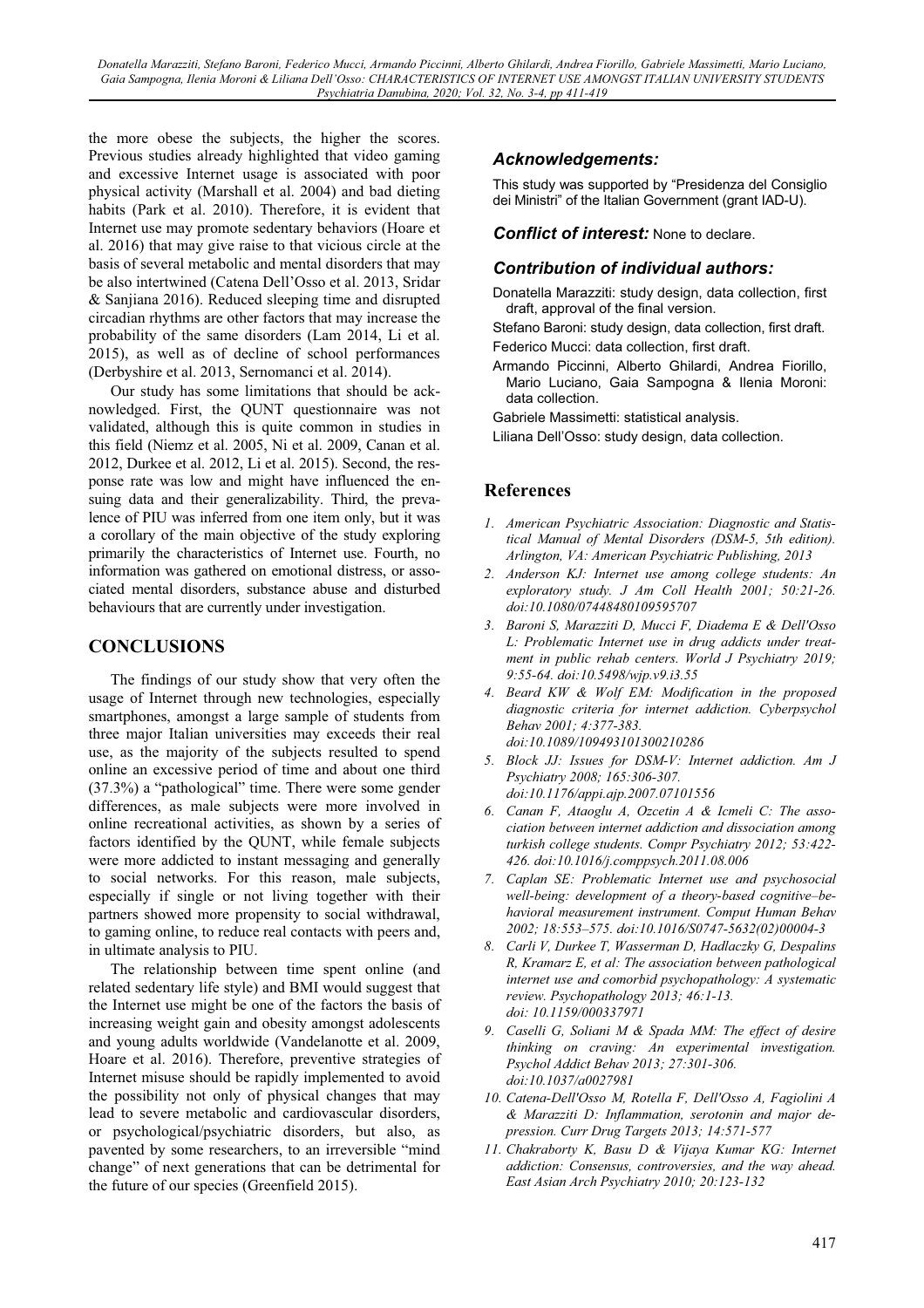*Donatella Marazziti, Stefano Baroni, Federico Mucci, Armando Piccinni, Alberto Ghilardi, Andrea Fiorillo, Gabriele Massimetti, Mario Luciano, Gaia Sampogna, Ilenia Moroni & Liliana Dell'Osso: CHARACTERISTICS OF INTERNET USE AMONGST ITALIAN UNIVERSITY STUDENTS Psychiatria Danubina, 2020; Vol. 32, No. 3-4, pp 411-419* 

- *12. Christakis DA, Moreno MM, Jelenchick L & Myaing MT, Zhou C: Problematic internet usage in us college students: A pilot study. BMC Med 2011; 9:77. doi:10.1186/1741-7015-9-77*
- *13. Christakis DA: Internet addiction: A 21st century epidemic? BMC Med 2010;8:61. doi:10.1186/1741-7015-8-61*
- *14. Council On C: Media: Media and young minds. Pediatrics 2016; 138. doi:10.1542/peds.2016-2591*
- *15. Davis R: A cognitive-behavioral model of pathological Internet use. Comput Human Behav 2001; 17:187-195. doi:10.1016/s0747-5632(00)00041-8*
- *16. Derbyshire KL, Lust KA, Schreiber LR, Odlaug BL, Christenson GA, Golden DJ, et al: Problematic internet use and associated risks in a college sample. Compr Psychiatry 2013; 54:415-422. doi:10.1016/j.comppsych.2012.11.003*
- *17. Dong G, Lu Q, Zhou H & Zhao X: Precursor or sequela: Pathological disorders in people with internet addiction disorder. PLoS One 2011; 6:e14703. doi:10.1371/journal.pone.0014703*
- *18. Durkee T, Kaess M, Carli V, Parzer P, Wasserman C, Floderus B, et al: Prevalence of pathological internet use among adolescents in europe: Demographic and social factors. Addiction 2012; 107:2210-2222. doi:10.1111/j.1360-0443.2012.03946.x*
- *19. Fortson BL, Scotti JR, Chen YC, Malone J & Del Ben KS: Internet use, abuse, and dependence among students at a southeastern regional university. J Am Coll Health 2007; 56:137-144. doi: 10.3200/JACH.56.2.137-146*
- *20. Frangos C, Frangos C & Kiohos A: Internet addiction among Greek university students: Demographic associations with the phenomenon, using the Greek version of Young's Internet addiction test. Int J Econ Sc App Res 2010; 3:49–74*
- *21. Goldberg I: Internet addictive disorder (IAD) diagnostic criteria, 1995. Available at:*
- *www.psycom.net/iadcriteria.html. Accessed: 2017 Jul 31*
- *22. Greenfield S: Mind change: how digital technologies are leaving their mark on our brains. New York, Random House, 2015*
- *23. Hoare E, Milton K, Foster C & Allender S: The associations between sedentary behaviour and mental health among adolescents: a systematic review. Int J Behav Nutr Phys Act 2016; 108. doi:10.1186/s12966-016-0432-4*
- *24. IBM Statistical Package for Social Sciences (SPSS) for Windows and Macintosh, Version 22.0. Armonk, NY: IBM Corp., 2013*
- *25. Jelenchick LA, Becker T & Moreno MA: Assessing the psychometric properties of the internet addiction test (iat) in us college students. Psychiatry Res 2012; 196:296-301. doi:10.1016/j.psychres.2011.09.007*
- *26. Kerkhof P, Finkenauer C & Muusses LD: Relational consequences of compulsive internet use: a longitudinal study among newlyweds. Hum Commun Res 2011; 37:147–173. doi:10.1111/j.1468-2958.2010.01397.x*
- *27. Ko CH, Yen JY, Yen CF, Chen CS & Chen CC: The association between internet addiction and psychiatric disorder: A review of the literature. Eur Psychiatry 2012; 27:1-8. doi:10.1016/j.eurpsy.2010.04.011*
- *28. Kuss DJ, Griffiths MD, Karila L & Billieux J: Internet addiction: A systematic review of epidemiological research for the last decade. Curr Pharm Des 2014; 20:4026-4052*
- *29. Lam LT, Peng Z, Mai J & Jing J: The association between internet addiction and self-injurious behaviour among adolescents. Inj Prev 2009; 15:403-408. doi:10.1136/ip.2009.021949*
- *30. Lam LT: Internet gaming addiction, problematic use of the internet, and sleep problems: A systematic review. Curr Psychiatry Rep 2014; 16:444. doi:10.1007/s11920-014-0444-1*
- *31. Lee HW, Choi JS, Shin YC, Lee JY, Jung HY & Kwon JS: Impulsivity in internet addiction: A comparison with pathological gambling. Cyberpsychol Behav Soc Netw 2012; 15:373-377. doi:10.1089/cyber.2012.0063*
- *32. Li W, O'Brien JE, Snyder SM & Howard MO: Characteristics of internet addiction/pathological internet use in u.S. University students: A qualitative-method investigation. PLoS One 2015; 10:e0117372. doi:10.1371/journal.pone.0117372*
- *33. Li W, O'Brien JE, Snyder SM & Howard MO: Diagnostic criteria for problematic internet use among u.S. University students: A mixed-methods evaluation. PLoS One 2016; 11:e0145981. doi:10.1371/journal.pone.0145981*
- *34. Lortie CL & Guitton MJ: Internet addiction assessment tools: Dimensional structure and methodological status. Addiction 2013; 108:1207-1216. doi:10.1111/add.12202*
- *35. Marazziti D, Presta S, Baroni S, Silvestri S & Dell'Osso L: Behavioral addictions: A novel challenge for psychopharmacology. CNS Spectr 2014; 19:486-495. doi:10.1017/S1092852913001041*
- *36. Marshall SJ, Biddle SJ, Gorely T, Cameron N & Murdey I: Relationships between media use, body fatness and physical activity in children and youth: A meta-analysis. Int J Obes Relat Metab Disord 2004;28:1238-1246. doi:10.1038/sj.ijo.0802706*
- *37. Miniwatts Marketing Group: Internet world stats: usage and population statistics, 2017. Available at: http://www.internetworldstats.com/stats.htm. Accessed: 2017 Jul 31.*
- *38. Morahan-Martin J & Schumacher P: Lonliness and social uses of the Internet. Comput Human Behav 2003;16:659– 671. doi:10.1016/S0747-5632(03)00040-2*
- *39. Moreno MA, Jelenchick L, Cox E, Young H & Christakis DA: Problematic internet use among us youth: A systematic review. Arch Pediatr Adolesc Med 2011; 165:797-805. doi:10.1001/archpediatrics.2011.58*
- *40. Ni X, Yan H, Chen S & Liu Z: Factors influencing internet addiction in a sample of freshmen university students in china. Cyberpsychol Behav 2009; 12:327-330. doi:10.1089/cpb.2008.0321*
- *41. Niemz K, Griffiths M & Banyard P: Prevalence of pathological internet use among university students and correlations with self-esteem, the general health questionnaire (ghq), and disinhibition. Cyberpsychol Behav 2005; 8:562-570. doi:10.1089/cpb.2005.8.562*
- *42. Park HS, Kim SH, Bang SA, Yoon EJ, Cho SS & Kim SE: Altered regional cerebral glucose metabolism in internet game overusers: A 18f-fluorodeoxyglucose positron emission tomography study. CNS Spectr 2010; 15:159-166*
- *43. Park S, Hong KE, Park EJ, Ha KS, Yoo HJ: The association between problematic internet use and depression, suicidal ideation and bipolar disorder symptoms in korean adolescents. Aust N Z J Psychiatry 2013; 47:153-159. doi:10.1177/0004867412463613*